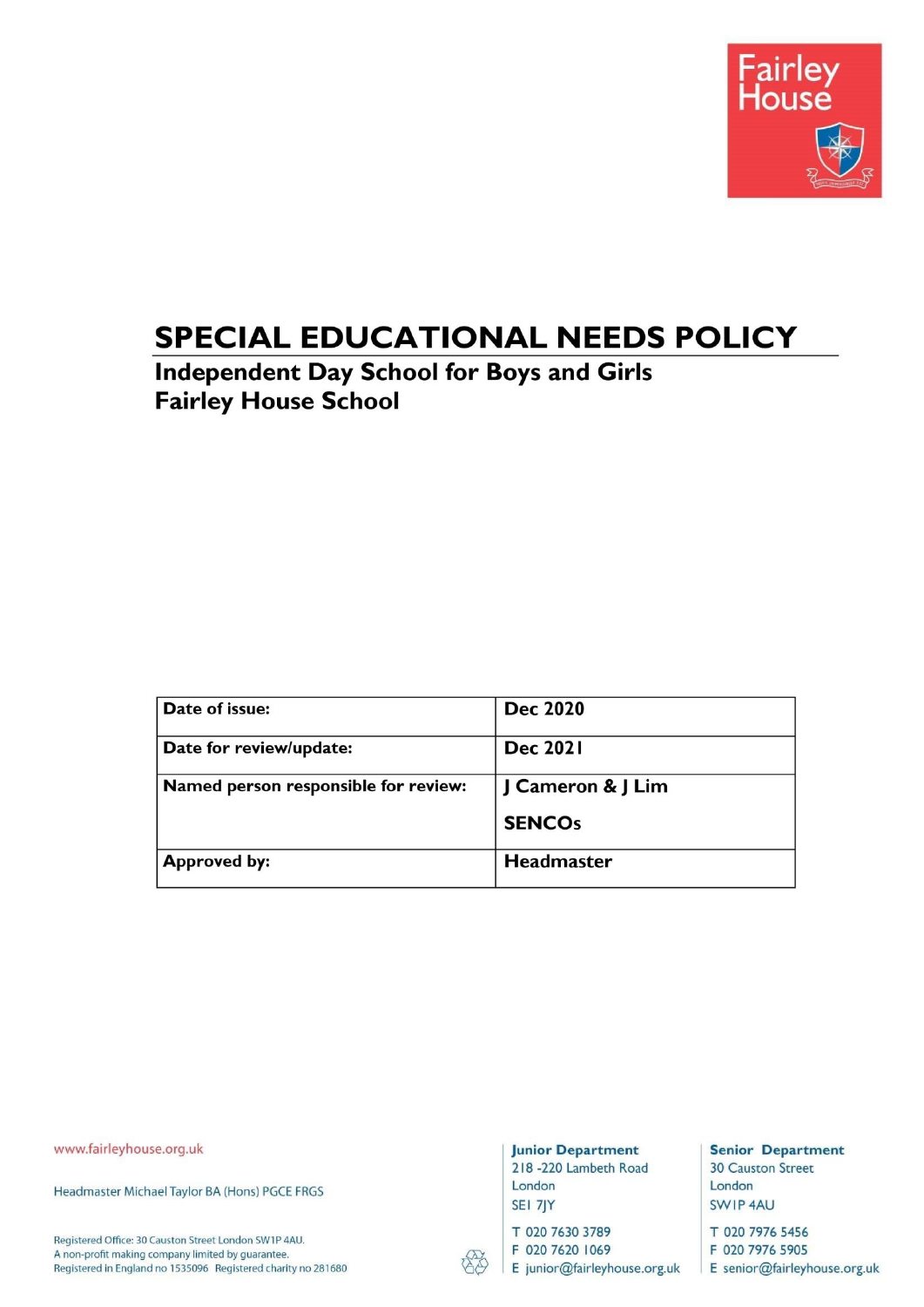The Special Education Needs Policy takes careful account of Section 9 of the Children and Families Act 2014 and the Special Educational Needs and Disability Code of Practice: 0 – 25 years 2015 and the aims of the school as outlined in the school documentation.

All children have skills, talents and abilities, and as a school we have responsibility to develop these to the full. Our Mission Statement is to "transform the lives of children with Specific Learning Difficulties (SpLD) and provide encouragement for their families". The school aims to provide a rich and stimulating learning experience which engages children and capitalises on their strengths while helping them overcome weaknesses. We emphasise the development of the whole child, help children to develop confidence, achievement and independence through an encouraging, nurturing ethos where everyone succeeds. The school's motto means, "Nothing is impossible", confirming an expectation of achievement for all. In line with the S.E.N.D. Code of Practice 2015, we believe that, "All children and young people are entitled to an appropriate education, one that is appropriate to their needs, promotes high standards and the fulfilment of potential."

(Special Educational Needs and Disability Code of Practice: 0-25 years, 6.1)

#### **Assess, Plan, Do, Review**

The four-part cycle of 'Assess Plan Do Review' as described in the S.E.N.D. Code of Practice 2015 is embedded in all aspects of learning at Fairley House.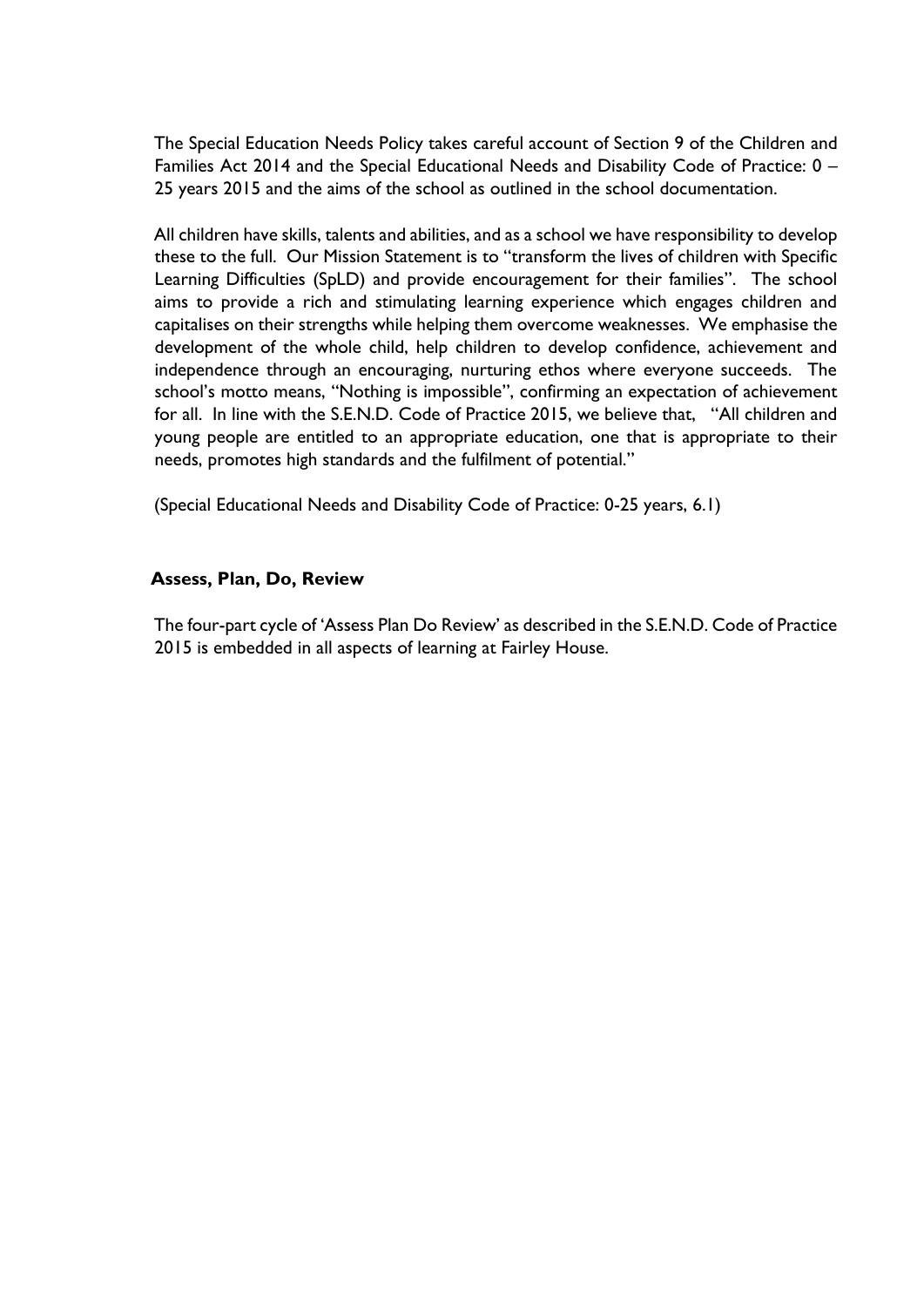#### **Assess**

- Initial 3-day assessment prior to entry to FHS, involving assessment by Educational Psychologist, Speech and Language Therapist, Occupational Therapist as needed, and teacher.
- Junior school transfer meetings
- MALS Self-esteem assessment for new senior school pupils
- Annual Assessment cycle including standardised assessments: New Group Reading Test, Single Word Reading Test, Helen Arkell Spelling Test and Progress in Maths Assessments (PUMA)
- AQA age-appropriate assessments linked to curriculum
- Formative Assessment using 'Learning Ladders' for Years 2-6 in the subjects of reading, writing and maths
- Lesson plenaries
- Therapeutic case notes
- Termly assessment of IEP targets by specialist teachers and therapists
- Assessment for Access Arrangements
- Data analysis by subject co-ordinators

#### **Plan**

- Termly Initial Education Plans (I.E.P.s)
- Lesson/therapy planning
- Educational Health and Care Plan outcomes
- Joint planning with curriculum coordinators
- Termly Parent, Pupil, Teacher meetings.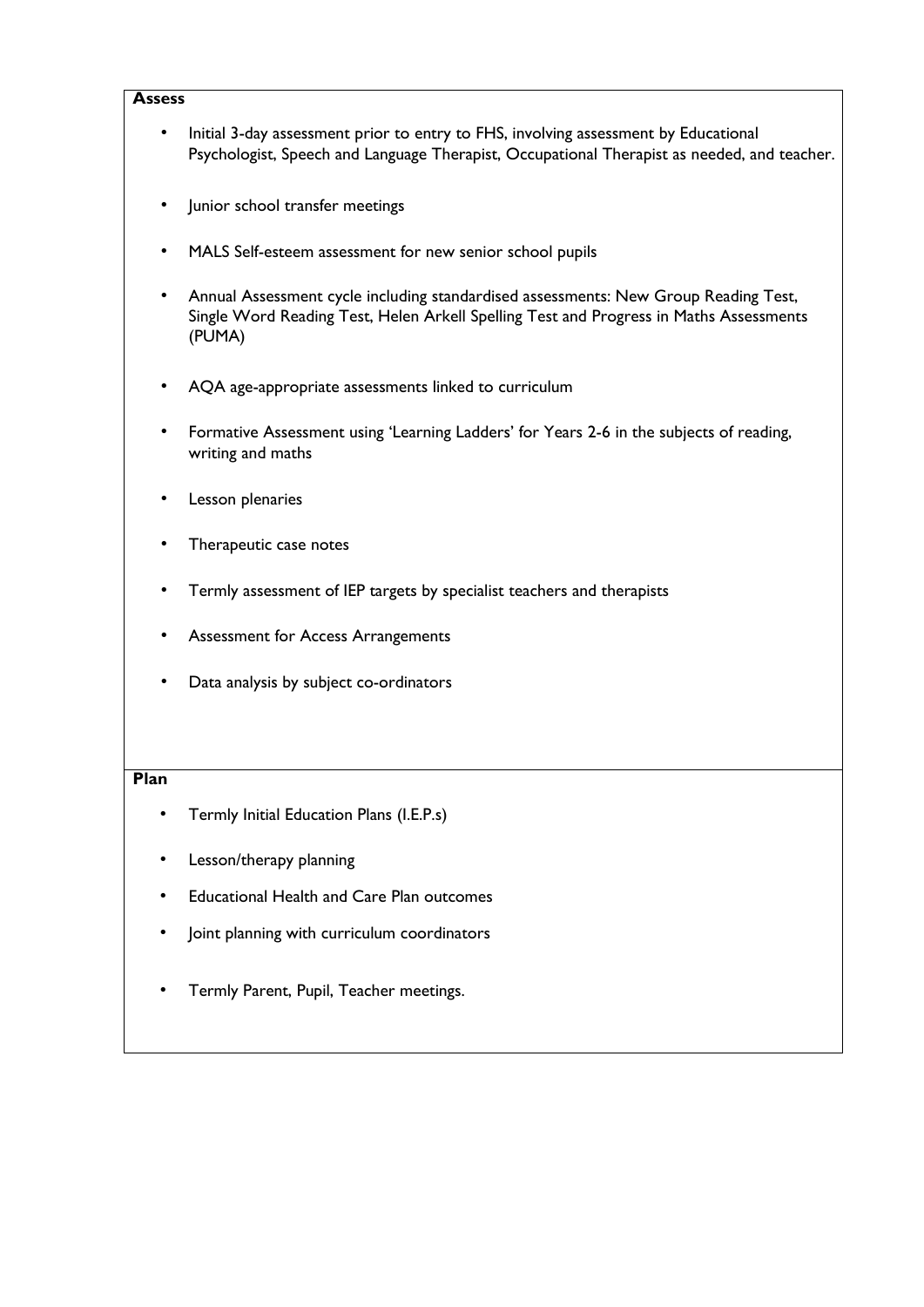#### **Do**

- Specialist teaching
- Speech and language therapy provision
- Occupational therapy provision
- Transdisciplinary teaching (in-class therapeutic provision)
- Lunch time targeted clubs
- Provision of specialist advice
- Whole school approach to metacognition, memory and Executive Functioning skills

#### **Review**

- Termly review of I.E.P. targets
- Termly Parent, Pupil, Teacher meetings
- Ongoing teacher and therapist informal review within lessons/sessions
- Annual Assessment cycle including standardised assessments: New Group Reading Test, Single Word Reading Test, Helen Arkell Spelling Test and Progress in Maths Assessments (PUMA)
- Therapy and Educational Psychology re-assessments.
- Education Health and Care Plan Annual Review meetings.

The school caters for children ranging from Year 2 to Year 11, based on 2 sites. All classes have an upper limit of 14 children who are grouped according to age. Literacy and numeracy groups are matched according to attainment, in small groups. All other National Curriculum subjects are taught within the class groups.

The school aims to provide full access to the National Curriculum whilst targeting a child's specific learning difficulties. This is facilitated through teaching by specialist teachers and therapists. All teachers of non-literacy subjects are trained via the Fairley House Certificate Course. As a school, we work within a Transdisciplinary model of teaching, integrating teaching and therapeutic disciplines throughout the curriculum. All teachers and therapists use multisensory methods, and teach metacognitive awareness of strategies to build learning, using the Fairley House Brainbox. This minimises the barriers to learning and participation that are inherent to specific learning difficulties.

With regard to the above, the following document outlines the provision the school endeavours to achieve.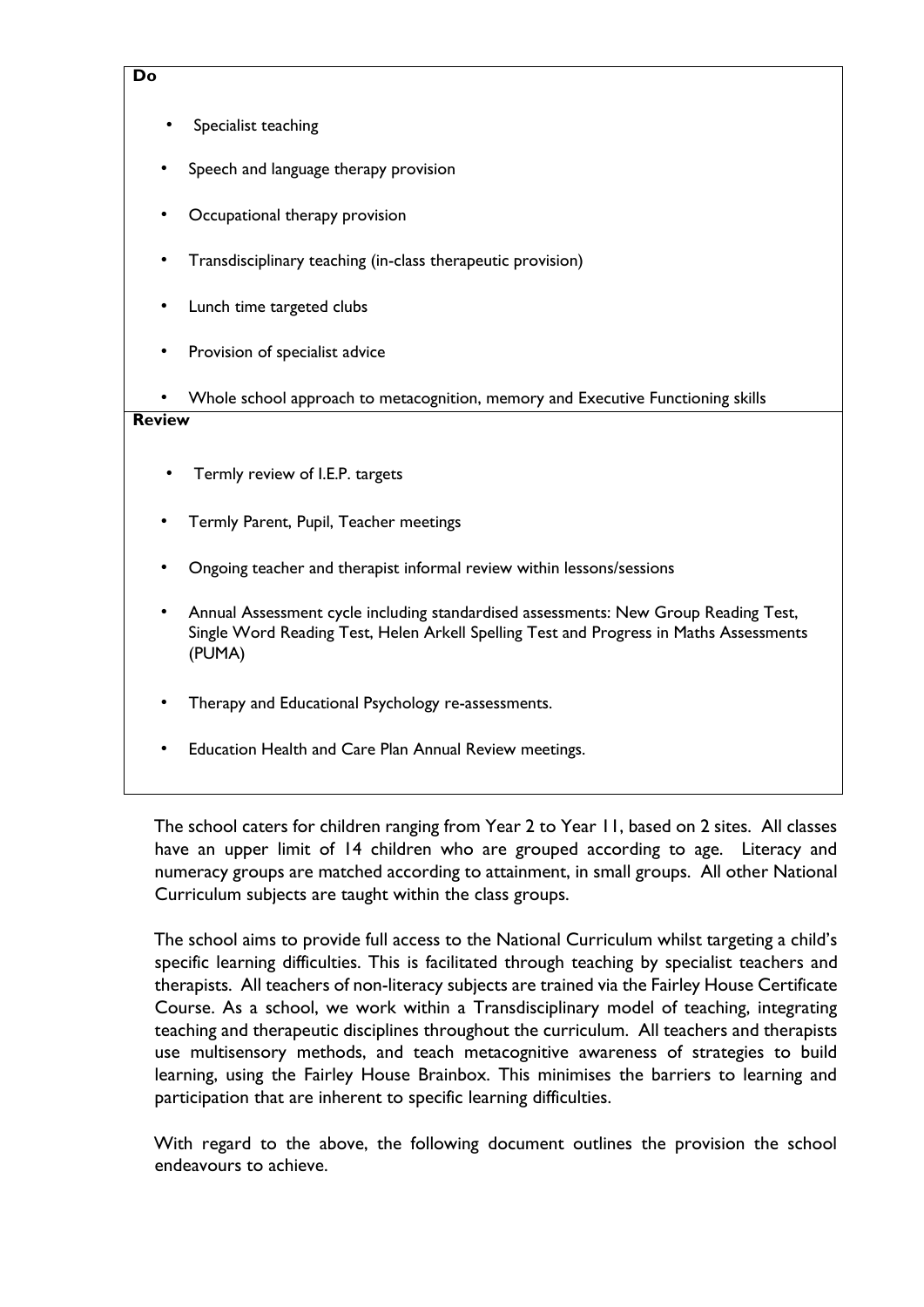#### **The Management of SEN**

The Headmaster: Michael Taylor The Principal Educational Psychologist: Jackie Murray. The SEN Co-ordinators: Joan Cameron (Senior Department) and Jenny Lim (Junior Department). They have the responsibility of the day to day operation of the SEN Policy.

### **Admission Arrangements**

During a 3-day assessment visit to the school, a child will receive a multi-disciplinary assessment which may include EP, OT, SLT and teacher assessments. This will identify a child's strengths and needs, consider suitability of placement and provide an indication of future provision which is then organised from this assessment information.

### **SEN Specialism**

The school accommodates provision for pupils who experience SpLD and the comorbidity of difficulties that may exist with this diagnosis. We consider the following specific learning difficulties, and the impact on accessing educational attainment:

- Literacy and Numeracy
- Attention and listening
- Receptive and expressive Language
- Short Term and working memory
- Processing speed
- Visual Perception
- Gross and Fine Motor Co-ordination (DCD/dyspraxia)
- Sensory Processing Difficulties
- Emotional and social development
- Oro-motor, articulation and voice
- Phonological processing
- Social Communication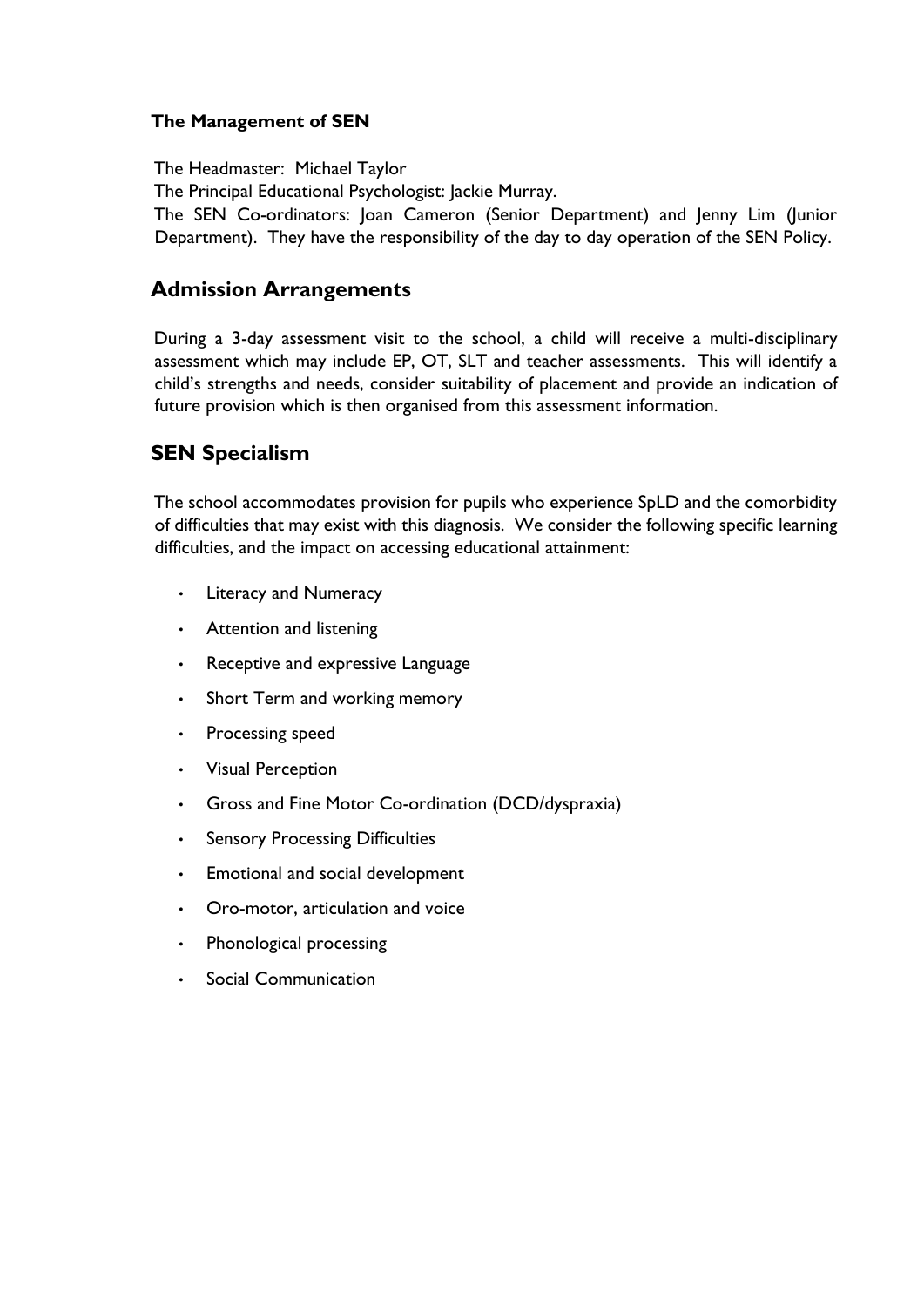## **Access for the Disabled**

If children have physical disabilities that limit their access with the school buildings, a risk assessment, will be carried out by an occupational therapist and changes will be implemented based on these recommendations. Current facilities available include:

- Grab rails in toilets
- Specialist seating
- Modified classroom equipment
- Modified hand-rails on staircases
- High visibility strips on stairs

Reasonable and necessary adjustments will be made following recommendations as the need arises.

### **Curriculum Access**

All children at Fairley House have a specific learning difficulty; as part of the normal way of working, the curriculum is made accessible through the following:

- Adults reading aloud and/or explaining all written texts if they are above a child's reading capability
- Providing multi-sensory teaching and learning experiences
- Providing additional time to complete tasks for all pupils who need it
- Providing judicious opportunities for scribing when necessary
- Teaching touch typing within the curriculum
- Providing explicit teaching and support for children with handwriting difficulties
- Access to technology as appropriate

#### **Transdisciplinary Approach**

As a school we work to a Transdisciplinary model of teaching. In this way Speech and Language Therapists, Occupational Therapists and Teachers work together within a variety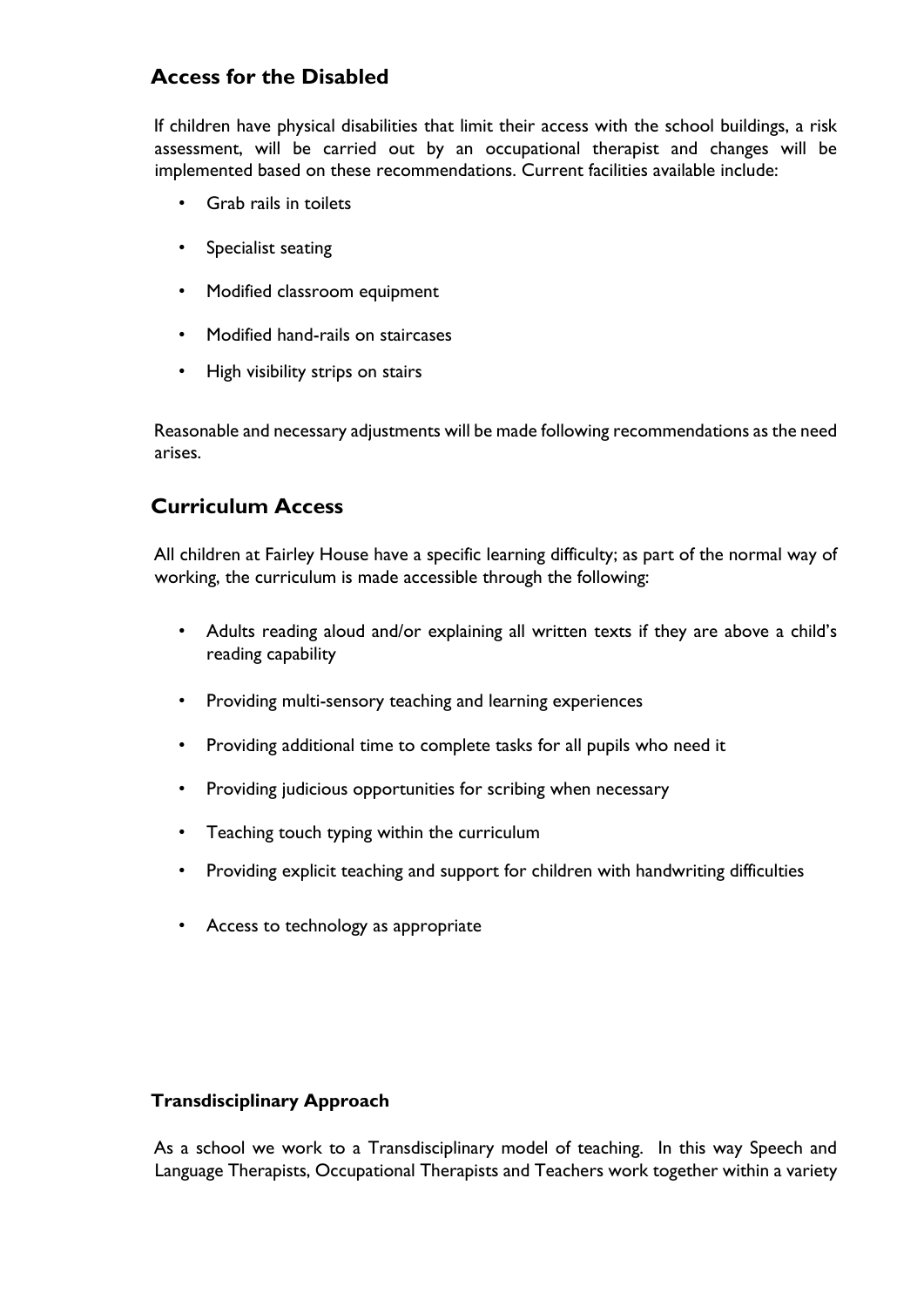of lessons to ensure that our pupils' common needs are addressed and generalised e.g. a Speech and Language Therapist may teach alongside a Geography, History or Science teacher to ensure strategies for word finding and learning of new vocabulary are employed or will incorporate learning styles and short term working memory strategies. Occupational Therapists often work within Maths, Design and Technology and P.E. to support: visual perception, integration and memory, posture stability, stamina, organisation, pencil grasp and handwriting. A transdisciplinary approach also ensures that learning from therapy sessions transfers into the wider curriculum and vice versa.

Therapists (OCR qualified) also teach literacy classes to ensure that those pupils who need specialised phonological awareness work, language extension work or perception, sensory or motor support have intensive integrated support daily.

### **Special Provision at KS4**

At KS4, speech and language and occupational therapy will largely take place in the context of Study Skills. Speech and language therapy will have a strong vocabulary focus in order to support the KS4 curriculum. KS4 provision also supports the use of Access Arrangements for public examinations e.g. dictation skills.

### **Access Arrangements for Public Examinations**

The Senior School SENCo and Examinations Officer will co-ordinate and oversee applications for Access Arrangements for SATs and KS4 examinations on behalf of pupils, e.g. extra time. This will be carried out in line within the guidelines set by the Joint Council for Qualifications and the N.C.A. tools website.

As part of the termly assessment cycle, from year 7, teachers and therapists will complete an Access Arrangements proforma after timed assessments of pupils' independent work. This will build a comprehensive profile of any accommodations needed as part of a pupil's normal way of working and inform applications for Access Arrangements for KS4 examinations. This information will be uploaded to the school database.

### **Special Educational Needs Budget**

#### **Annual budget allocation**

The SEN budget is held by the Finance Officer. Requests for purchases must be discussed with the SENCO then signed off by a member of the Senior Management Team.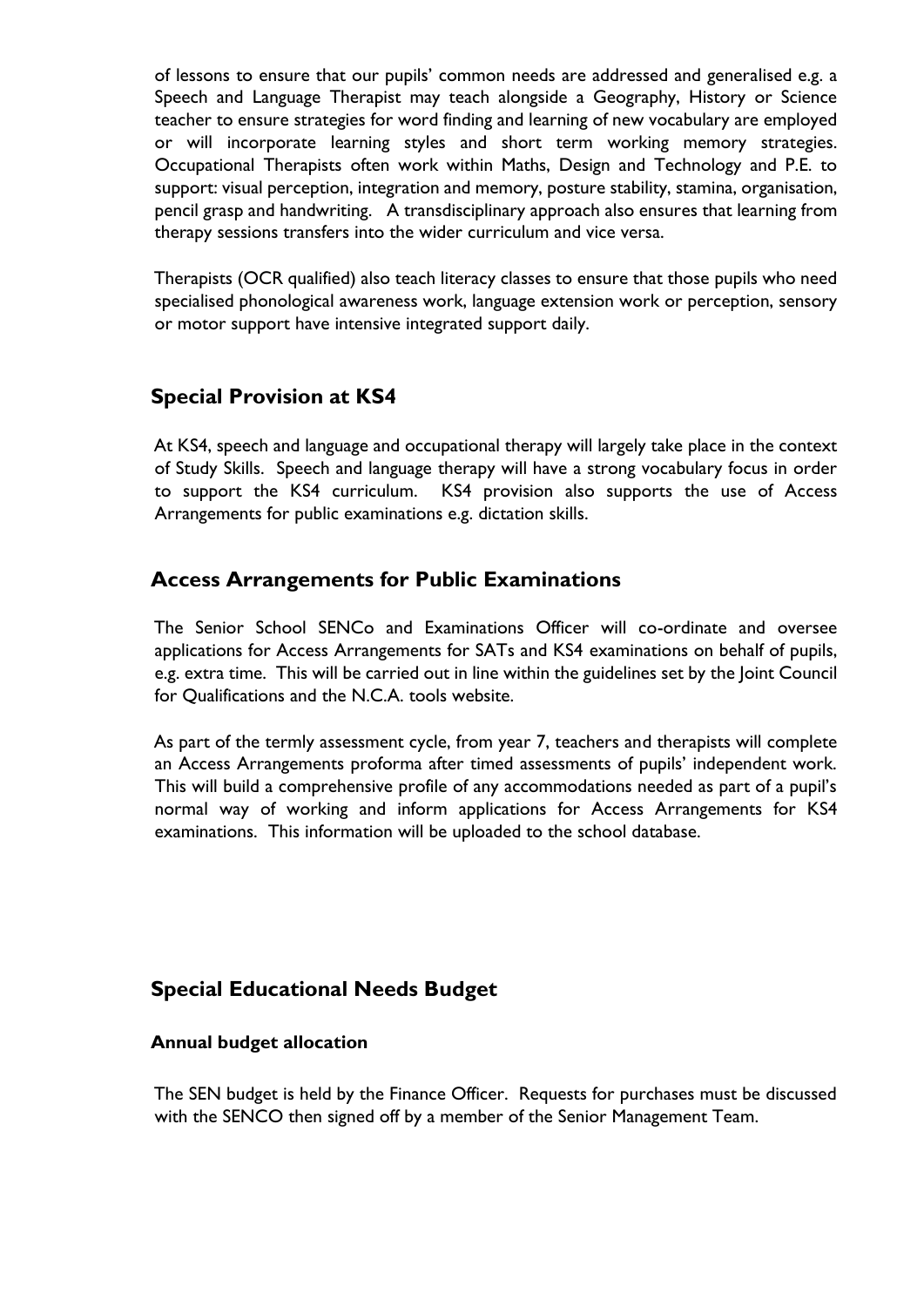# **Process for Action, Record-Keeping and Review**

1. **Individual Educational Plan**: IEPs are written and reviewed termly.

#### **New Information**:

- A summary of the child's current strengths and needs is written. This includes Educational Psychology, Speech and Language and Occupational Therapy report findings as well as any specialist information from professionals outside the school. The child's current reading accuracy, reading comprehension, writing and numeracy scores are also included. Additional medical information regarding medication, disabilities, orthoptic needs are also recorded. The child's interests are noted.
- EHCP outcomes are recorded and made available to all staff, along pupil reports. Pupil assessment information is recorded and updated on a database.

### **Targets**

• SMART Targets are written and strategies for learning given. SMART targets are written in consultation with the pupil and parents. Children are encouraged to monitor their own progress against their targets

#### **Provision**

 An IEP is written addressing Maths, Reading, Word Study/Spelling, Writing and any additional specialist teaching; Speech and Language, Occupational Therapy, Literacy and Numeracy.

### **IEP Review**

At the end of each term the SMART Targets are reviewed and a report written. The parents are then invited to school to discuss with teachers and specialists the targets and reports. The parent's view of progress is recorded and future needs for the child are discussed and will form the basis for the following term's IEP. The child is part of the review process and the meeting may be concluded by the child showing parents a selection of work completed that term.

### **Annual Review**

In addition to the above termly arrangements, an Annual Review meeting will be held for all pupils who have an Education, Health and Care Plan. The SENCO collects information and views from parents, child, teachers, occupational therapist, speech and language therapist, education psychologist and/or outside agencies. A meeting is set up with the Headmaster (if required), parents, pupil, L.A., SENCO and specialists within and outside the school. The child's progress relating to the outcomes and objectives set out in the Education, Health and Care Plan is discussed, recorded and either:

It is proposed that the Education, Health and Care Plan be continued as written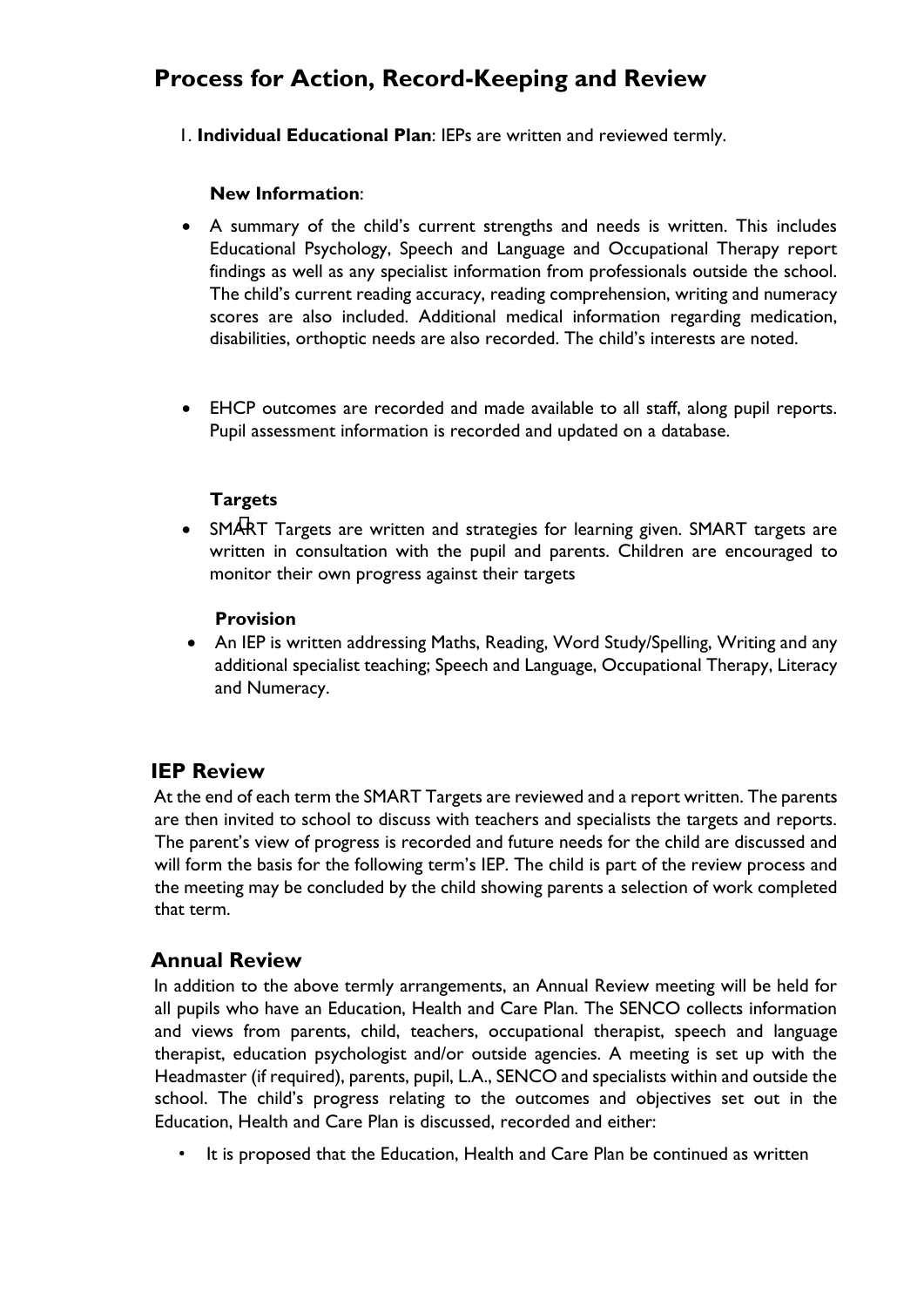- A request to amend the Education, Health and Care Plan
- Request to cease the Education, Health and Care Plan

### **Monitoring of Provision**

The effectiveness of the support given is monitored through weekly special provision meetings to discuss pupils' needs, informal testing and annual standardised testing and consultation with teachers and parents. Monitoring is also made through observations of:

- Transdisciplinary teaching in the class
- Small group/individual teaching
- In-class support
- Use of multisensory teaching and specialist resources
- Practical implementation of IEPs
- Target setting
- Outcome measures
- Pupil progress
- Progress notes kept
- Consultation and planning with specialist teachers

### **Parent Partnership**

- Parents are viewed as partners in their child's education and are kept fully informed about this, in line with the SEN Code of Practice 2015. They will be contacted directly should there be any change in their child's progress or behaviour. Parents' initial contact will be with the Class Teacher or Headmaster, Michael Taylor
- Form teachers will have email and phone contact with parents and will copy the SENCO if there is any information related to provision or the child's well-being.
- Parents are part of the termly cycle of review that takes place at scheduled parent pupil teacher meetings.
- In addition to parent consultation meetings, those parents who have a child with an Education Health and Care Plan of educational need will be invited to an Annual Review meeting.
- The SENCo will support parents who wish to apply for Education Health and Care Plans by providing advice, collating reports and liaising with the Local Authority. However, the school has no influence over the decisions made by the Local Authority regarding funding issues.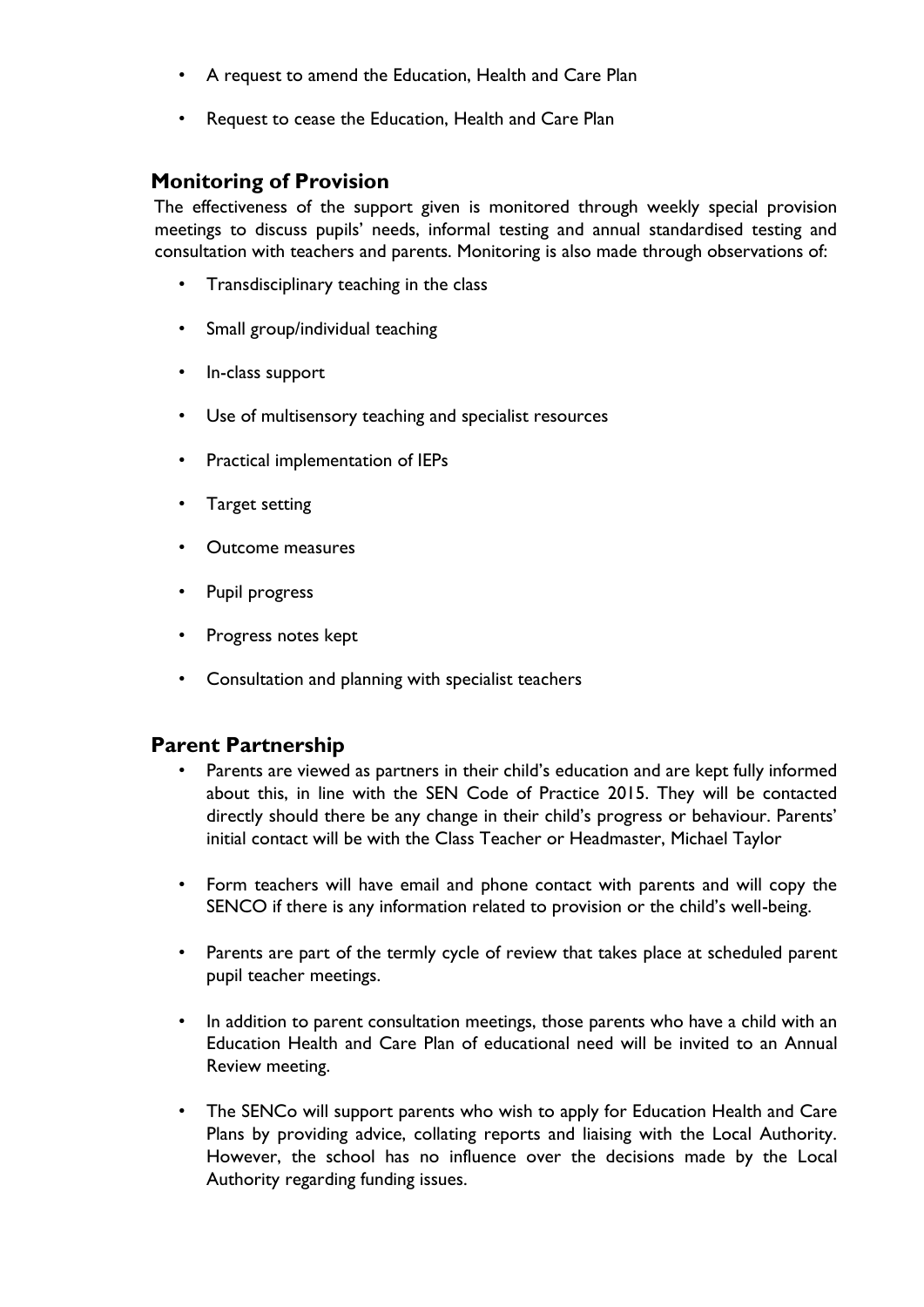Further to this, the school operates an open-school policy, where parents can request the opportunity for informal discussion or an organised meeting at any time during the school year.

# **Queries and Complaints**

Parents are partners with the school and are welcome to query decisions made by the school through the school's designated channels as laid down in the school's policy documentation. Please refer to school complaints policy.

# **In-Service Training (INSET)**

In-service training in respect of SEN is available for whole school, key stage, departmental or individual members of staff. It will be delivered by one of the following:

- Headmaster
- Educational Psychologist
- SENCO
- Members of staff who have a specialism in that area
- External consultants/trainers

A record of all SEN training delivered will be kept by the SENCO.

Fairley House School is a course provider for OCR training. Teachers and therapists who do not hold the qualification are automatically enrolled on the course. Special provision teachers and therapists also lecture on the course in their area of specialism. This in turn is all part of their continuing professional development. Teachers of non-core subjects attend lectures on all aspects of Special Educational Needs, working towards the Fairley House Certificate (accredited by C.P.D. Standards Office).

# **Continuing Professional Development (CPD)**

Occupational Therapists, Speech and Language Therapists and Educational Psychologists are obliged by their respective Governing bodies to maintain continuing professional development according to the guidelines set. The school is supportive of this and provides an environment in which CPD is encouraged. The organisation of CPD is as follow:

- The school provides CPD through INSET training
- The school provides CPD through the OCR course offered
- External CPD courses will be agreed by the Headmaster after specific requests
- The SENCOs will maintain a log of CPD completed by team members